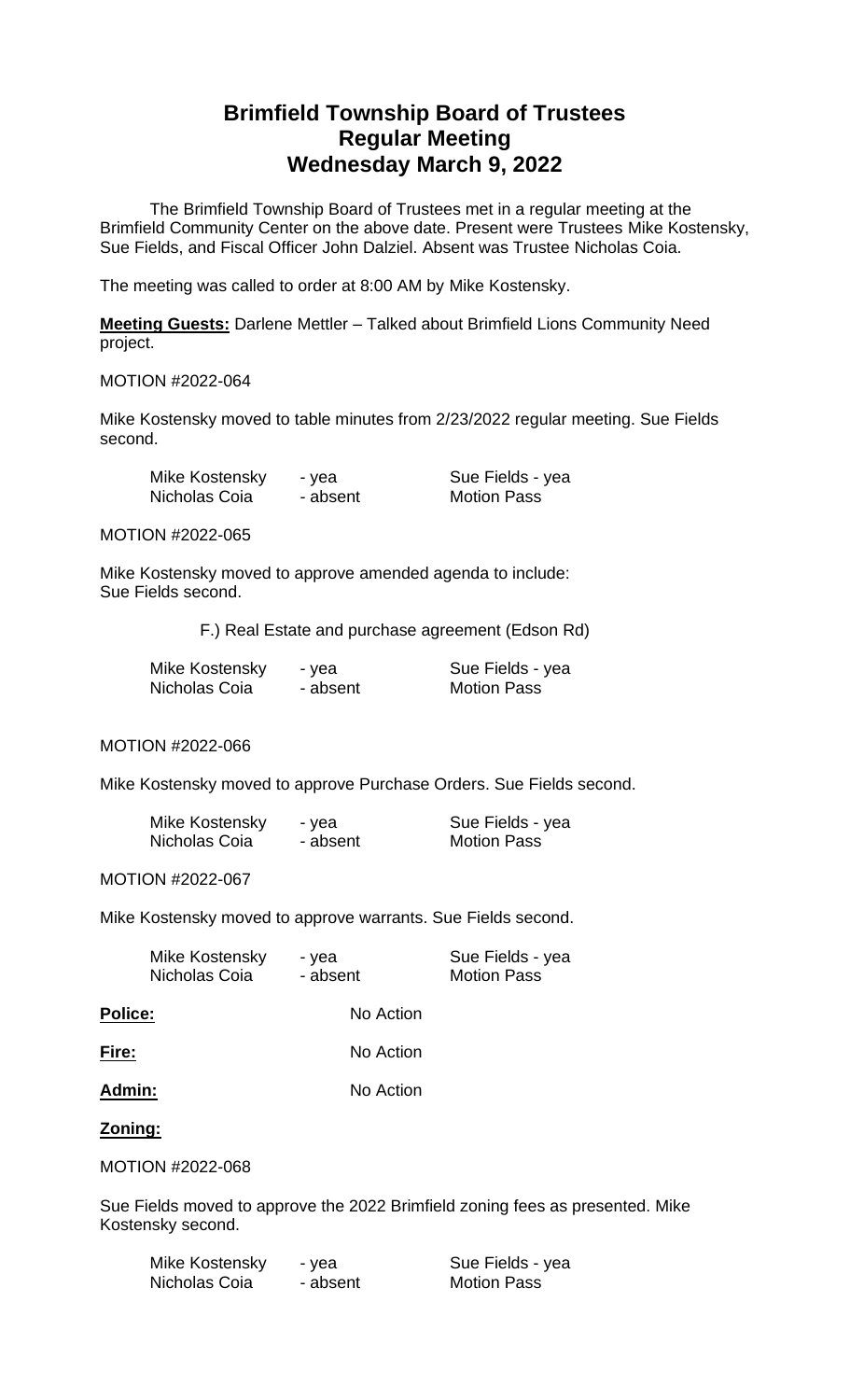#### MOTION #2022-069

Mike Kostensky moved to send a zoning violation to the Portage County Prosecutor for the property at 1423 Sandy Lake Road regarding garbage and construction debris. Sue Fields second.

| Mike Kostensky | - yea    | Sue Fields - yea   |
|----------------|----------|--------------------|
| Nicholas Coia  | - absent | <b>Motion Pass</b> |

#### **Road:**

MOTION #2022-070

Mike Kostensky moved to approve the hiring of a second part-time road department employee effective 4/1/2022. Sue Fields second.

| Mike Kostensky | - yea    | Sue Fields - yea   |
|----------------|----------|--------------------|
| Nicholas Coia  | - absent | <b>Motion Pass</b> |

Parks: No Action

**Cemetery:** No Action

#### **Fiscal Office:**

MOTION #2022-071

Mike Kostensky moved to approve the submission to the Portage County Budget Commissions for approval of the USDA funding in the amount of \$828,621.00 for Fund 4101 and the continuation of receiving funds until max amount is received at a cost of \$8,500,000.00 throughout June 2023 and waiting to appropriate. Sue Fields second.

| Mike Kostensky | - yea    | Sue Fields - yea   |
|----------------|----------|--------------------|
| Nicholas Coia  | - absent | <b>Motion Pass</b> |

MOTION #2022-072

Mike Kostensky moved to approve the 2022 appropriations. Sue Fields second.

| Mike Kostensky | - yea    | Sue Fields - yea   |
|----------------|----------|--------------------|
| Nicholas Coia  | - absent | <b>Motion Pass</b> |

MOTION #2022-073

Sue Fields moved to approve lighting districts for 2022, 2023, and 2024 for Countryview Estates, Hunters Ridge, Kings Ridge, Portage Commons, Sterling Green, Sugar Maple Hills, Whispering Woods, Willowbrook, Beechcrest 1 & 2, Beechcrest 3, 4, and 5, Beechcrest Gary, and Marsh Landing. Also, approved 2022, 2023, 2024, and 2025 for Plaza Fields. Mike Kostensky second.

| Mike Kostensky | - yea    | Sue Fields - yea   |
|----------------|----------|--------------------|
| Nicholas Coia  | - absent | <b>Motion Pass</b> |

# MOTION #2022-074

Mike Kostensky moved to approve the submission to the Portage County Budget Commissions for approval of the American Rescue Plan Act funding in the amount of \$2,159.95 for Fund 2272 and waiting to appropriate. Sue Fields second.

| Mike Kostensky | - yea    | Sue Fields – yea     |
|----------------|----------|----------------------|
| Nicholas Coia  | - absent | <b>Motion Passed</b> |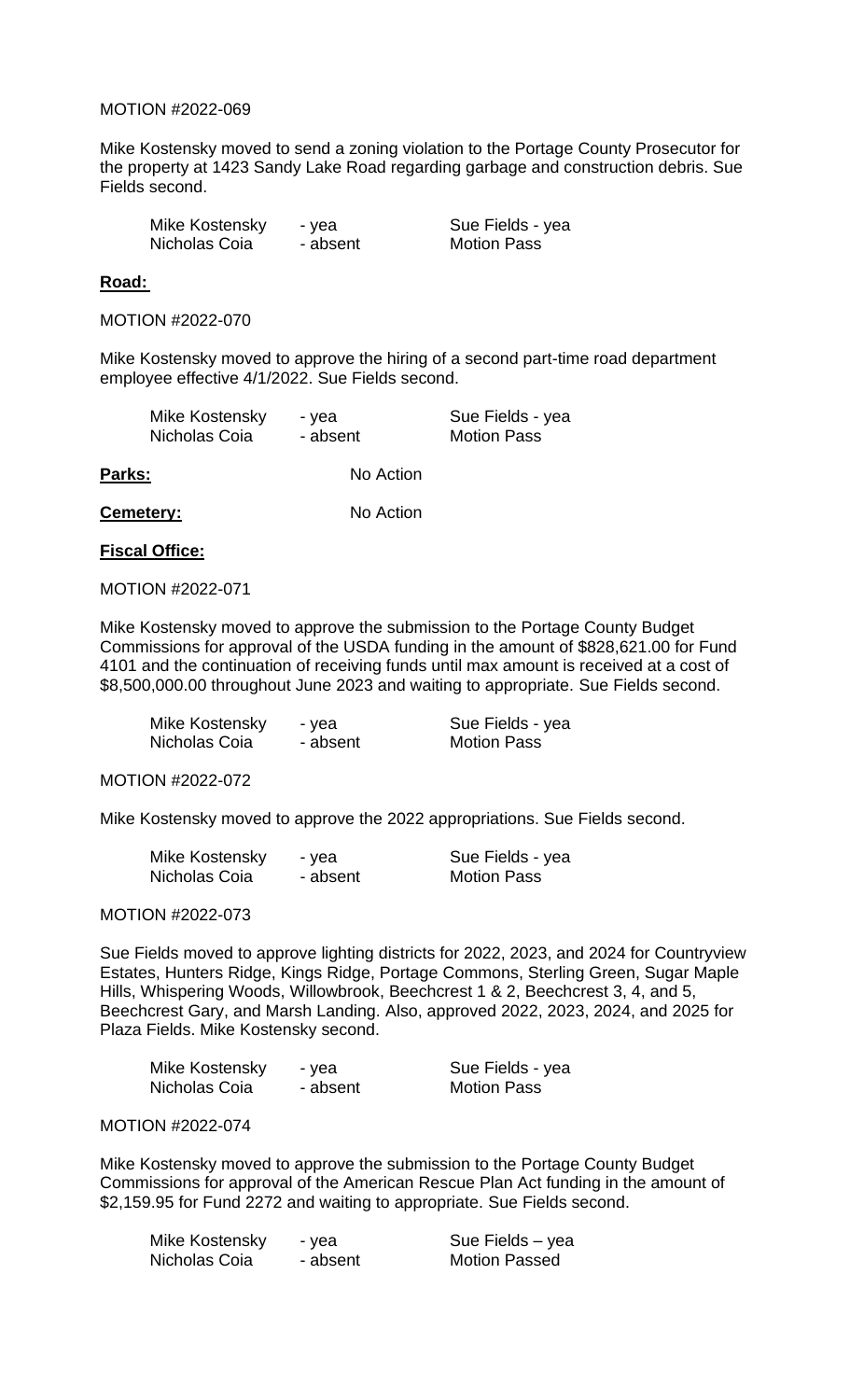# MOTION #2022-075

Mike Kostensky moved to approve the use of a credit card processing system with Square and to waive any processing fees for transactions under \$500.00. Sue Fields second.

| Mike Kostensky | - yea    |
|----------------|----------|
| Nicholas Coia  | - absent |

Sue Fields – yea **Motion Passed** 

MOTION #2022-076

Mike Kostensky moved to approve the real estate purchase agreement for the Edson Road property. Sue Fields second.

| Mike Kostensky | - yea    | Sue Fields - yea     |
|----------------|----------|----------------------|
| Nicholas Coia  | - absent | <b>Motion Passed</b> |

#### **MOTION #2022-077 FOR EXECUTIVE SESSION BRIMFIELD TOWNSHIP BOARD OF TRUSTEES**

This date, March 9, 2022, Trustee Mike Kostensky moved to convene in executive session, pursuant to Ohio Revised Code Section 121.22(G), for the purpose of considering the following matters at 8:55 AM:

A check mark must be placed next to the applicable section(s):

- $\Box$  (1) To consider the:
	- $\square$  appointment,
		- ☐ employment,
		- $\square$  dismissal,
		- $\square$  discipline,
	- ☐ promotion,
	- □ demotion,
	- ☐ or compensation of a public employee or official,

 $\Box$  or the investigation of charges or complaints against a public employee, official, licensee, or regulated individual, unless the public employee, official, licensee, or regulated individual requests a public hearing.

Except as otherwise provided by law, no public body shall hold an executive session for the discipline of an elected official for conduct related to the performance of the elected official's official duties or for the elected official's removal from office. If a public body holds an executive session pursuant to division  $(G)(1)$  of this section, the motion and vote to hold that executive session shall state which one or more of the approved purposes listed in division (G)(1) of this section are the purposes for which the executive session is to be held but need not include the name of any person to be considered at the meeting.

Additional Comments (if applicable) \_\_\_\_\_\_\_\_\_\_\_\_\_\_\_\_\_\_\_\_\_\_\_\_\_\_\_\_\_\_\_\_\_\_\_\_\_\_\_\_\_\_\_\_\_\_\_\_

X (2) To consider the purchase of property for public purposes, or for the sale of property at competitive bidding, if premature disclosure of information would give an unfair competitive or bargaining advantage to a person whose personal, private interest is averse to the general public interest. No member of a public body shall use division (G)(2) of this section as a subterfuge for providing covert information to prospective buyers or sellers. A purchase or sale of public property is void if the seller or buyer of the public property has received covert information from a member of a public body that has not been disclosed to the general public in sufficient time for other prospective buyers and sellers to prepare and submit offers.

\_\_\_\_\_\_\_\_\_\_\_\_\_\_\_\_\_\_\_\_\_\_\_\_\_\_\_\_\_\_\_\_\_\_\_\_\_\_\_\_\_\_\_\_\_\_\_\_\_\_\_\_\_\_\_\_\_\_\_\_\_\_\_\_\_\_\_\_\_\_\_\_\_\_\_\_\_\_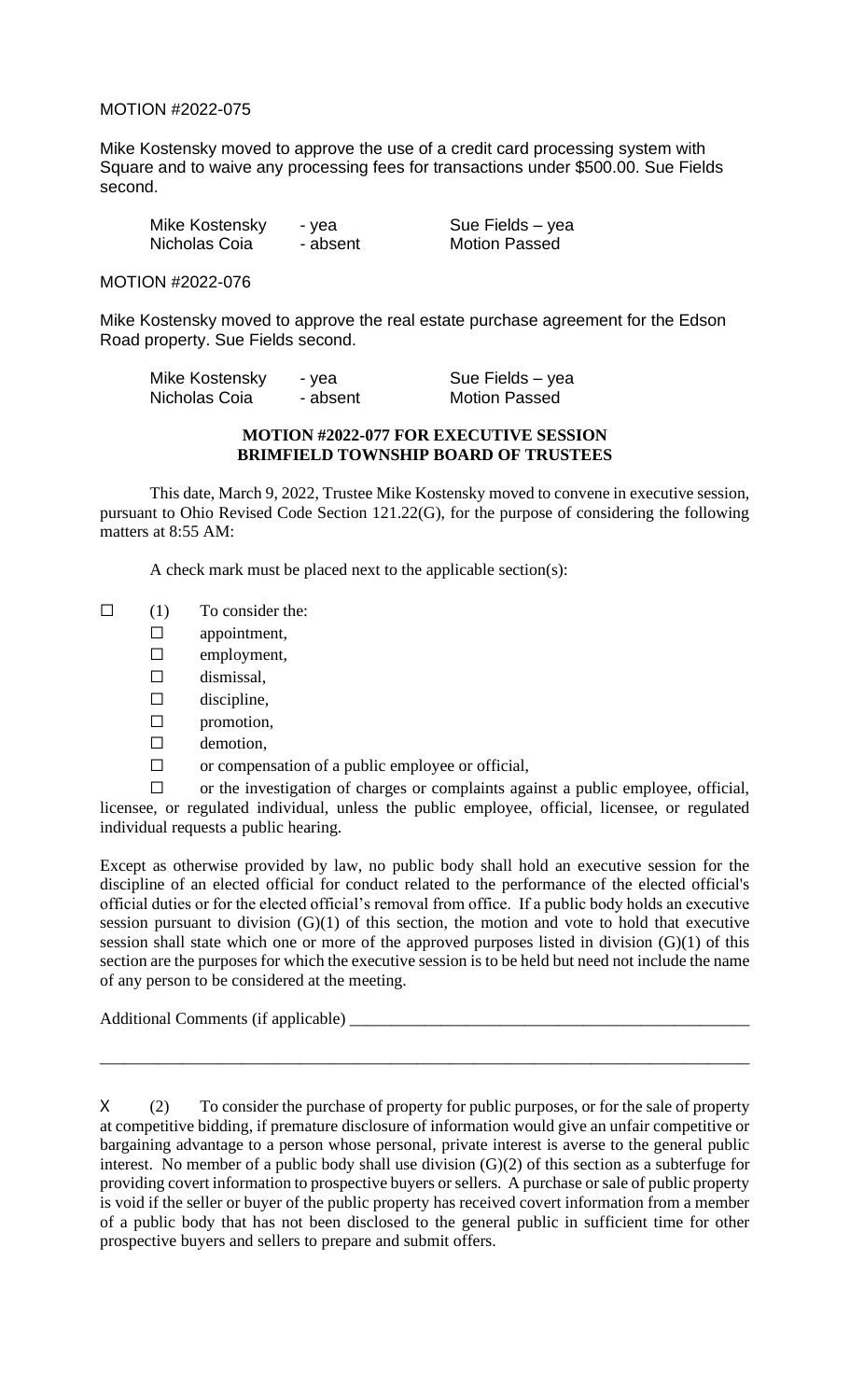If the minutes of the public body show that all meetings and deliberations of the public body have been conducted in compliance with this section, any instrument executed by the public body purporting to convey, lease, or otherwise dispose of any right, title, or interest in any public property shall be conclusively presumed to have been executed in compliance with this section insofar as title or other interest of any bona fide purchasers, lessees, or transferees of the property is concerned.

Additional Comments (if applicable) \_\_\_\_\_\_\_\_\_\_\_\_\_\_\_\_\_\_\_\_\_\_\_\_\_\_\_\_\_\_\_\_\_\_\_\_\_\_\_\_\_\_\_\_\_\_\_\_

X (3) Conferences with an attorney for the public body concerning disputes involving the public body that are the subject of pending or imminent court action.

\_\_\_\_\_\_\_\_\_\_\_\_\_\_\_\_\_\_\_\_\_\_\_\_\_\_\_\_\_\_\_\_\_\_\_\_\_\_\_\_\_\_\_\_\_\_\_\_\_\_\_\_\_\_\_\_\_\_\_\_\_\_\_\_\_\_\_\_\_\_\_\_\_\_\_\_\_\_

Additional Comments (if applicable) \_\_\_\_\_\_\_\_\_\_\_\_\_\_\_\_\_\_\_\_\_\_\_\_\_\_\_\_\_\_\_\_\_\_\_\_\_\_\_\_\_\_\_\_\_\_\_\_

 $\Box$  (4) Preparing for, conducting, or reviewing negotiations or bargaining sessions with public employees concerning their compensation or other terms and conditions of their employment.

\_\_\_\_\_\_\_\_\_\_\_\_\_\_\_\_\_\_\_\_\_\_\_\_\_\_\_\_\_\_\_\_\_\_\_\_\_\_\_\_\_\_\_\_\_\_\_\_\_\_\_\_\_\_\_\_\_\_\_\_\_\_\_\_\_\_\_\_\_\_\_\_\_\_\_\_\_\_

Additional Comments (if applicable) \_\_\_\_\_\_\_\_\_\_\_\_\_\_\_\_\_\_\_\_\_\_\_\_\_\_\_\_\_\_\_\_\_\_\_\_\_\_\_\_\_\_\_\_\_\_\_\_

 $\square$  (5) Matters required to be kept confidential by federal law or regulations or state statutes.

\_\_\_\_\_\_\_\_\_\_\_\_\_\_\_\_\_\_\_\_\_\_\_\_\_\_\_\_\_\_\_\_\_\_\_\_\_\_\_\_\_\_\_\_\_\_\_\_\_\_\_\_\_\_\_\_\_\_\_\_\_\_\_\_\_\_\_\_\_\_\_\_\_\_\_\_\_\_

Additional Comments (if applicable) \_\_\_\_\_\_\_\_\_\_\_\_\_\_\_\_\_\_\_\_\_\_\_\_\_\_\_\_\_\_\_\_\_\_\_\_\_\_\_\_\_\_\_\_\_\_\_\_

☐ (6) Details relative to the security arrangements and emergency response protocols for a public body or a public office, if disclosure of the matters discussed could reasonably be expected to jeopardize the security of the public body or public office.

\_\_\_\_\_\_\_\_\_\_\_\_\_\_\_\_\_\_\_\_\_\_\_\_\_\_\_\_\_\_\_\_\_\_\_\_\_\_\_\_\_\_\_\_\_\_\_\_\_\_\_\_\_\_\_\_\_\_\_\_\_\_\_\_\_\_\_\_\_\_\_\_\_\_\_\_\_\_

\_\_\_\_\_\_\_\_\_\_\_\_\_\_\_\_\_\_\_\_\_\_\_\_\_\_\_\_\_\_\_\_\_\_\_\_\_\_\_\_\_\_\_\_\_\_\_\_\_\_\_\_\_\_\_\_\_\_\_\_\_\_\_\_\_\_\_\_\_\_\_\_\_\_\_\_\_\_

Additional Comments (if applicable) \_\_\_\_\_\_\_\_\_\_\_\_\_\_\_\_\_\_\_\_\_\_\_\_\_\_\_\_\_\_\_\_\_\_\_\_\_\_\_\_\_\_\_\_\_\_\_\_

 $\Box$  (7) To consider confidential information related to the marketing plans, specific business strategy, production techniques, trade secrets, or personal financial statements of an applicant for economic development assistance, or to negotiations with other political subdivisions respecting requests for economic development assistance, provided that both of the following conditions apply:

(a) The information is directly related to a request for economic development assistance that is to be provided or administered under any provision of Chapter 715., 725., 1724., or 1728. or sections 701.07, 3735.67 to 3735.70, 5709.40 to 5709.43, 5709.61 to 5709.69, 5709.73 to 5709.75, or 5709.77 to 5709.81 of the Revised Code, or that involves public infrastructure improvements or the extension of utility services that are directly related to an economic development project.

(b) A unanimous quorum of the public body determines, by a roll call vote, that the executive session is necessary to protect the interests of the applicant or the possible investment or expenditure of public funds to be made in connection with the economic development project.

The motion was seconded by Trustee Sue Fields

Roll Call Vote: Trustee Nicholas Coia Absent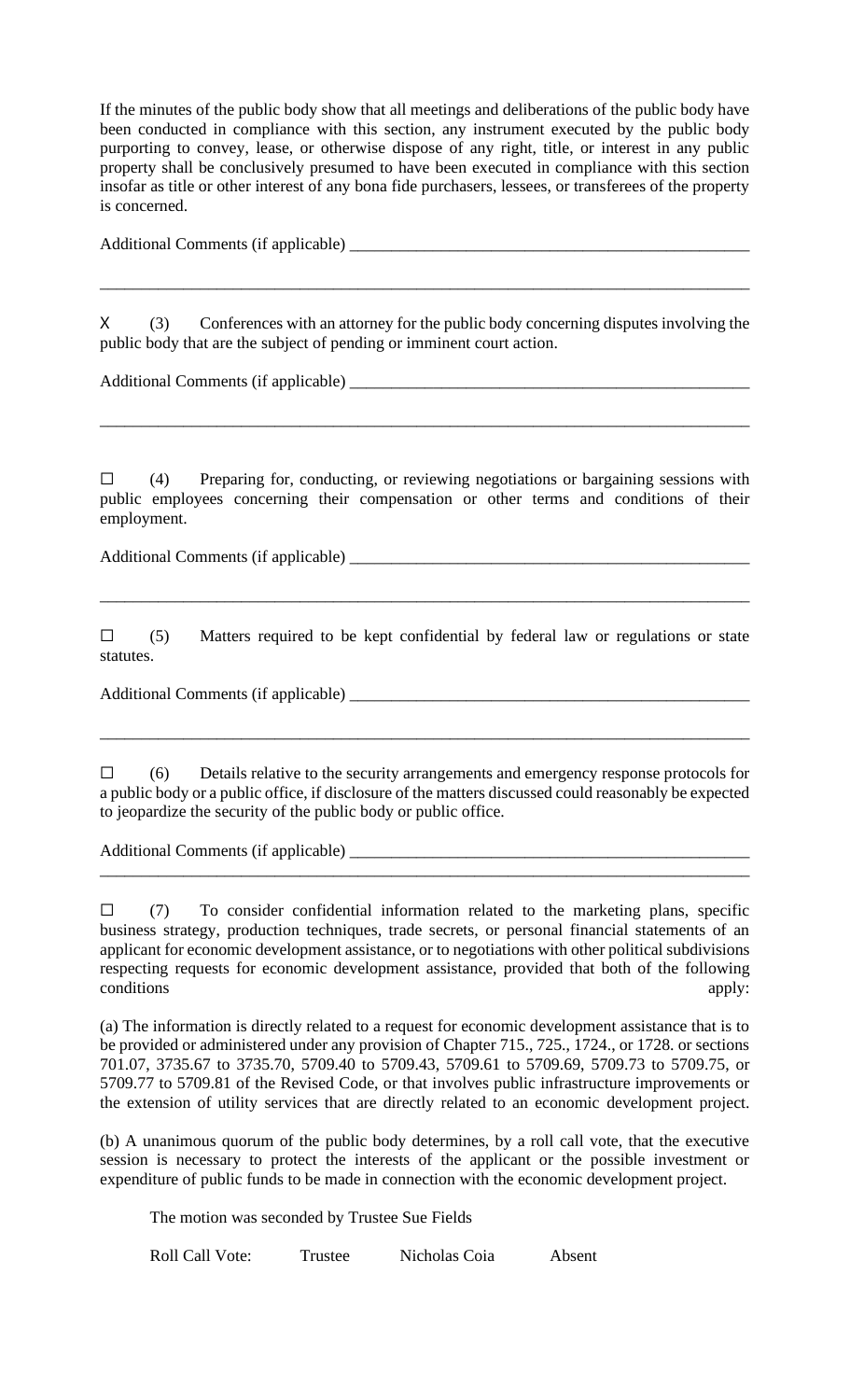| Trustee | Mike Kostensky | Yea |
|---------|----------------|-----|
| Trustee | Sue Field      | Yea |

#### **MOTION #2022-078 FOR EXECUTIVE SESSION BRIMFIELD TOWNSHIP BOARD OF TRUSTEES**

This date, March 9, 2022, Trustee Mike Kostensky moved to convene in executive session, pursuant to Ohio Revised Code Section 121.22(G), for the purpose of considering the following matters at 9:28 AM:

A check mark must be placed next to the applicable section(s):

- $\Box$  (1) To consider the:
	- X appointment,
	- ☐ employment,
	- $\square$  dismissal,
	- $\square$  discipline,
	- ☐ promotion,
	- □ demotion,
	- X or compensation of a public employee or official,

☐ or the investigation of charges or complaints against a public employee, official, licensee, or regulated individual, unless the public employee, official, licensee, or regulated individual requests a public hearing.

Except as otherwise provided by law, no public body shall hold an executive session for the discipline of an elected official for conduct related to the performance of the elected official's official duties or for the elected official's removal from office. If a public body holds an executive session pursuant to division (G)(1) of this section, the motion and vote to hold that executive session shall state which one or more of the approved purposes listed in division (G)(1) of this section are the purposes for which the executive session is to be held but need not include the name of any person to be considered at the meeting.

Additional Comments (if applicable) \_\_\_\_\_\_\_\_\_\_\_\_\_\_\_\_\_\_\_\_\_\_\_\_\_\_\_\_\_\_\_\_\_\_\_\_\_\_\_\_\_\_\_\_\_\_\_\_

\_\_\_\_\_\_\_\_\_\_\_\_\_\_\_\_\_\_\_\_\_\_\_\_\_\_\_\_\_\_\_\_\_\_\_\_\_\_\_\_\_\_\_\_\_\_\_\_\_\_\_\_\_\_\_\_\_\_\_\_\_\_\_\_\_\_\_\_\_\_\_\_\_\_\_\_\_\_

If the minutes of the public body show that all meetings and deliberations of the public body have been conducted in compliance with this section, any instrument executed by the public body purporting to convey, lease, or otherwise dispose of any right, title, or interest in any public property shall be conclusively presumed to have been executed in compliance with this section insofar as title or other interest of any bona fide purchasers, lessees, or transferees of the property is concerned.

Additional Comments (if applicable) \_\_\_\_\_\_\_\_\_\_\_\_\_\_\_\_\_\_\_\_\_\_\_\_\_\_\_\_\_\_\_\_\_\_\_\_\_\_\_\_\_\_\_\_\_\_\_\_

 $\Box$  (3) Conferences with an attorney for the public body concerning disputes involving the public body that are the subject of pending or imminent court action.

\_\_\_\_\_\_\_\_\_\_\_\_\_\_\_\_\_\_\_\_\_\_\_\_\_\_\_\_\_\_\_\_\_\_\_\_\_\_\_\_\_\_\_\_\_\_\_\_\_\_\_\_\_\_\_\_\_\_\_\_\_\_\_\_\_\_\_\_\_\_\_\_\_\_\_\_\_\_

<sup>☐</sup> (2) To consider the purchase of property for public purposes, or for the sale of property at competitive bidding, if premature disclosure of information would give an unfair competitive or bargaining advantage to a person whose personal, private interest is averse to the general public interest. No member of a public body shall use division (G)(2) of this section as a subterfuge for providing covert information to prospective buyers or sellers. A purchase or sale of public property is void if the seller or buyer of the public property has received covert information from a member of a public body that has not been disclosed to the general public in sufficient time for other prospective buyers and sellers to prepare and submit offers.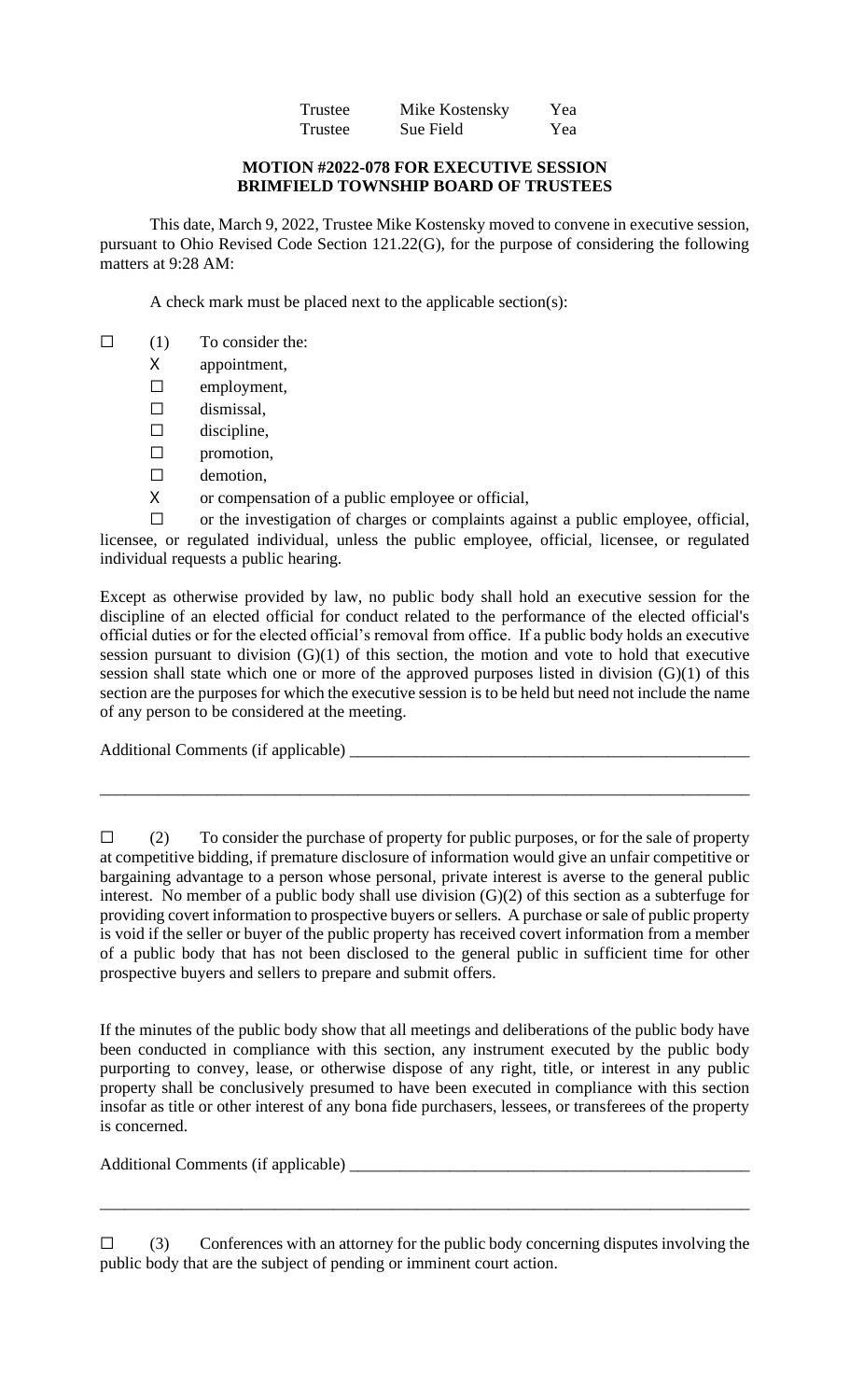$\Box$  (4) Preparing for, conducting, or reviewing negotiations or bargaining sessions with public employees concerning their compensation or other terms and conditions of their employment.

\_\_\_\_\_\_\_\_\_\_\_\_\_\_\_\_\_\_\_\_\_\_\_\_\_\_\_\_\_\_\_\_\_\_\_\_\_\_\_\_\_\_\_\_\_\_\_\_\_\_\_\_\_\_\_\_\_\_\_\_\_\_\_\_\_\_\_\_\_\_\_\_\_\_\_\_\_\_

Additional Comments (if applicable) \_\_\_\_\_\_\_\_\_\_\_\_\_\_\_\_\_\_\_\_\_\_\_\_\_\_\_\_\_\_\_\_\_\_\_\_\_\_\_\_\_\_\_\_\_\_\_\_

 $\Box$  (5) Matters required to be kept confidential by federal law or regulations or state statutes.

\_\_\_\_\_\_\_\_\_\_\_\_\_\_\_\_\_\_\_\_\_\_\_\_\_\_\_\_\_\_\_\_\_\_\_\_\_\_\_\_\_\_\_\_\_\_\_\_\_\_\_\_\_\_\_\_\_\_\_\_\_\_\_\_\_\_\_\_\_\_\_\_\_\_\_\_\_\_

Additional Comments (if applicable) \_\_\_\_\_\_\_\_\_\_\_\_\_\_\_\_\_\_\_\_\_\_\_\_\_\_\_\_\_\_\_\_\_\_\_\_\_\_\_\_\_\_\_\_\_\_\_\_

☐ (6) Details relative to the security arrangements and emergency response protocols for a public body or a public office, if disclosure of the matters discussed could reasonably be expected to jeopardize the security of the public body or public office.

\_\_\_\_\_\_\_\_\_\_\_\_\_\_\_\_\_\_\_\_\_\_\_\_\_\_\_\_\_\_\_\_\_\_\_\_\_\_\_\_\_\_\_\_\_\_\_\_\_\_\_\_\_\_\_\_\_\_\_\_\_\_\_\_\_\_\_\_\_\_\_\_\_\_\_\_\_\_

\_\_\_\_\_\_\_\_\_\_\_\_\_\_\_\_\_\_\_\_\_\_\_\_\_\_\_\_\_\_\_\_\_\_\_\_\_\_\_\_\_\_\_\_\_\_\_\_\_\_\_\_\_\_\_\_\_\_\_\_\_\_\_\_\_\_\_\_\_\_\_\_\_\_\_\_\_\_

Additional Comments (if applicable) \_\_\_\_\_\_\_\_\_\_\_\_\_\_\_\_\_\_\_\_\_\_\_\_\_\_\_\_\_\_\_\_\_\_\_\_\_\_\_\_\_\_\_\_\_\_\_\_

 $\Box$  (7) To consider confidential information related to the marketing plans, specific business strategy, production techniques, trade secrets, or personal financial statements of an applicant for economic development assistance, or to negotiations with other political subdivisions respecting requests for economic development assistance, provided that both of the following conditions apply:

(a) The information is directly related to a request for economic development assistance that is to be provided or administered under any provision of Chapter 715., 725., 1724., or 1728. or sections 701.07, 3735.67 to 3735.70, 5709.40 to 5709.43, 5709.61 to 5709.69, 5709.73 to 5709.75, or 5709.77 to 5709.81 of the Revised Code, or that involves public infrastructure improvements or the extension of utility services that are directly related to an economic development project.

(b) A unanimous quorum of the public body determines, by a roll call vote, that the executive session is necessary to protect the interests of the applicant or the possible investment or expenditure of public funds to be made in connection with the economic development project.

The motion was seconded by Trustee Sue Fields

| Roll Call Vote: | Trustee | Nicholas Coia  | Absent |
|-----------------|---------|----------------|--------|
|                 | Trustee | Mike Kostensky | Yea    |
|                 | Trustee | Sue Field      | Yea    |

#### MOTION #2022-079

Mike Kostensky moved to return from executive session at 10:06 AM. Sue Fields second.

| Mike Kostensky | - yea    | Sue Fields – yea   |
|----------------|----------|--------------------|
| Nicholas Coia  | - absent | <b>Motion Pass</b> |

MOTION #2022-080